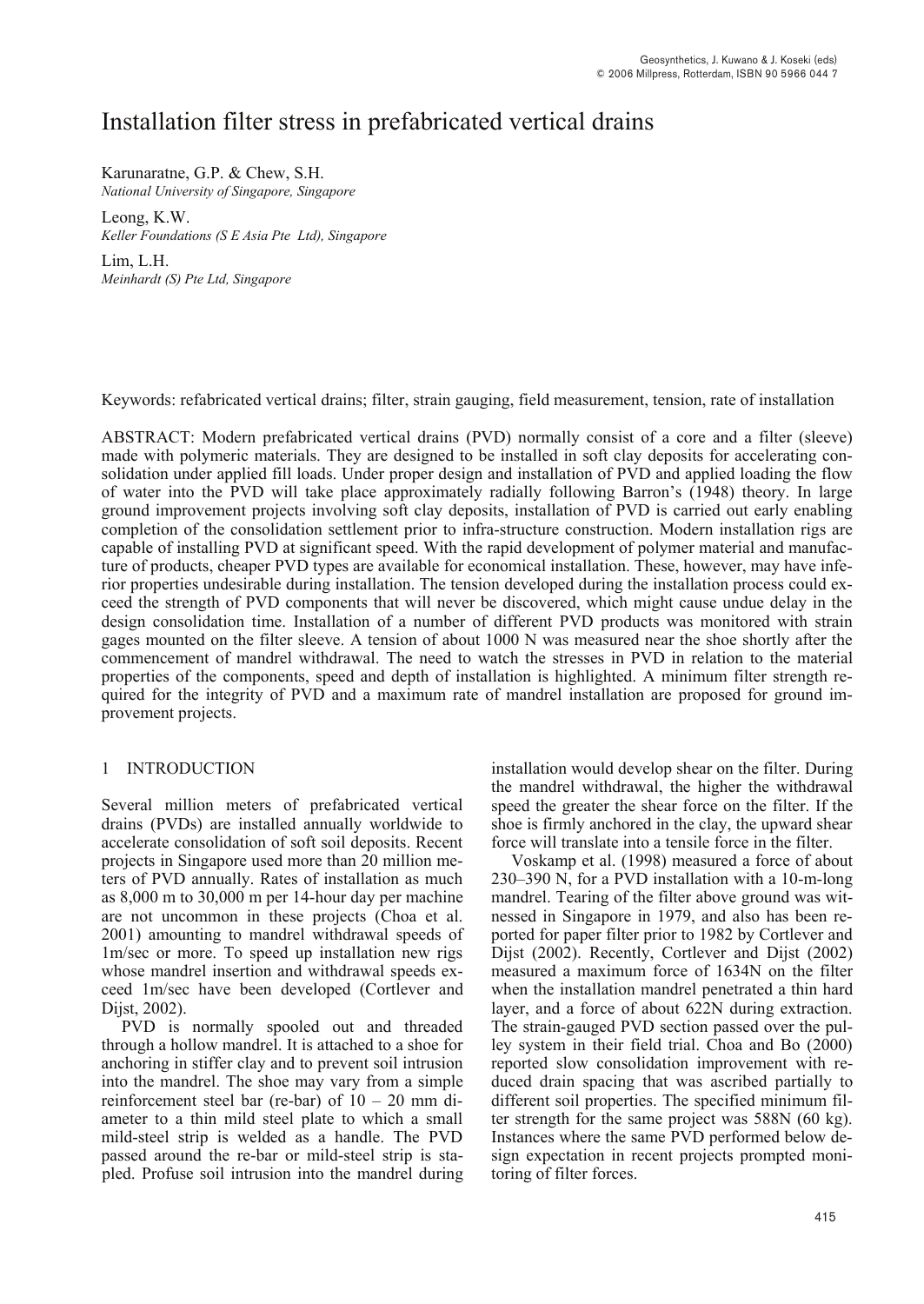PVDs are extensively tested in laboratories for quality assurance. Since there are no criteria for quality assessment of construction in the field and behavior of PVD under kinked conditions, it was suspected that filter strength in deep installations typically more than 20m would be prone to greater stresses at high installation speeds. If they exceed the ultimate tensile strength of the filter, typically about 1000N, then the PVD core will be exposed to the soft clay, causing channels blockage. If a sufficiently large number of deep installations result in damaged filters at crucial depths, the consolidation of the clay in that region will not meet design expectations.

## 2 FIELD MEASUREMENT

Several instrumented PVDs were installed in a recently reclaimed land in Tuas, Singapore as part of a field trail. Monitoring instrumentation consisted of two specially prepared strain gages (SG) on the filter sleeve of the PVD following the strain gauging technique proposed by Chew et al. (1999). One gage  $(SG-A)$  was placed at 300mm and the other  $(S\bar{G}-\bar{B})$ at 1000mm from the folded end of the PVD at the shoe, as shown schematically in Figure 1 and detailed in Karunaratne et al (2003).

Tuas land reclamation comprised a 14-m-thick sand fill overlying about 10m of soft clay, 1m of stiff clay, and sandstone. Field installation of PVDs was carried out using a conventional installation machine with a mandrel having a diamond-shaped cross

section. The duration of the insertion of the mandrel for a typical PVD installation in a 25-30 m depth is about 20-25 seconds, with withdrawal requiring another 30 seconds. Figure 2 shows the tension measured by the two strain gages in one PVD (PVD-1).

The tension in SG-A (at 300 mm from the shoe) increased gradually with installation depth to about 800 N during 93 seconds of descent into the ground. It anchored in the underlying stiff clay at about 24-m depth. At that depth the mandrel was held stationary for about 163 seconds. The monitored tension continued to increase until the mandrel was retracted, despite the fact that the PVD was free to roll off from the spool. At the initiation of mandrel withdrawal, a sharp increase in tension was recorded up to 1000 N in SG-A, which began to drop as the mandrel was withdrawn within about 46 seconds. The tension recorded in SG-A continued to decrease to a residual value, which practically stayed constant up to 23 minutes of monitoring. In contrast, SG-B (at 1000 mm from the shoe) recorded a smaller force throughout the installation but began to increase even after cutting the drain. (Karunaratne et al, 2003).



Figure 1. Instrumented PVD filter near the anchor shoe



Figure 2. Filter Tensile Force

**Time (secs)**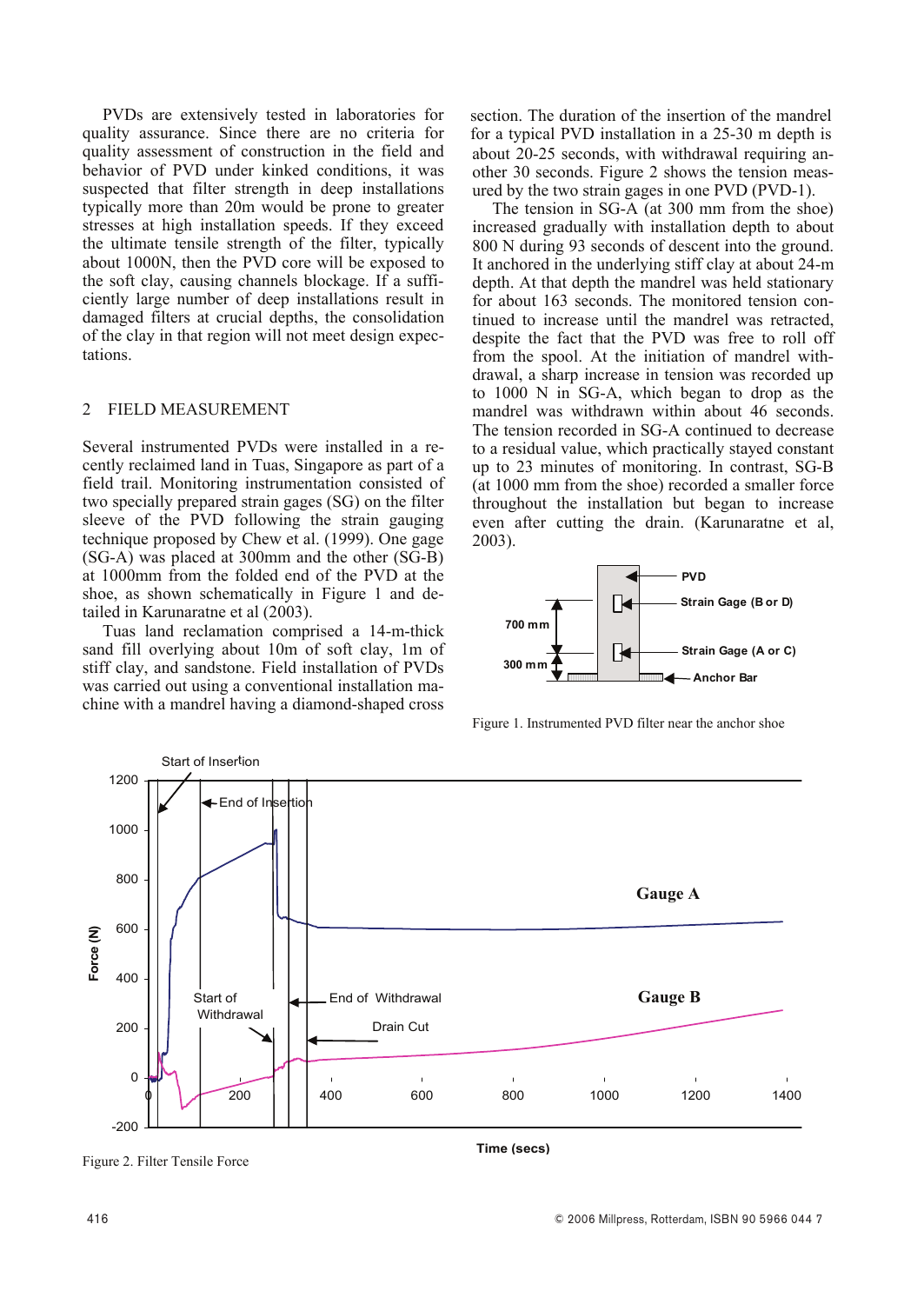The second PVD (PVD-2) was similarly instrumented with strain gages SG-C and SG-D (corresponding to positions of SG-A and SG-B of PVD-1 respectively). With the normal installation speed, the insertion of PVD-2 in the full depth of 25m required about 25 seconds. The mandrel was withdrawn immediately afterwards. However, the strain gage cables laid outside the mandrel did not survive the upward mandrel movement.

When the mandrel reaches the full depth and its movement stops, as indicated in Figure  $\overline{2}$ , the core may partially transfer its tension – especially if it has already yielded - onto the filter causing filter tension to rise. Depending on the effectiveness in the anchorage of the shoe, the withdrawal of the mandrel imparts a shear force on the intruded soil, which in turn transmits a shear force onto the filter, causing the tension in the filter Tf to rise to its highest. As shown in Figure 2, the measured force on the filter reached a maximum and then dropped to a residual value depending on the interface friction between the intruded soil and the filter. Just prior to drain cutoff, the PVD is firmly anchored in the stiff clay at the bottom, and held partially in the (sand) fill at the top together with the mandrel. The sides of the hole created in the ground by the mandrel collapse on the drain. Under these conditions the PVD is in a state of locked-up tension. If the anchorage in the sand fill weakens prior to drain cut-off, the locked-up tension will pull the drain into the ground. This is observed for long drain lengths with the shortening of the core and/or filter sleeve of PVD. Figure  $\overline{3}$  shows the stump of a PVD five minutes after cutting the drain, displaying shortening of the drain, which was held in tension during installation. This observation leads to the conclusion that the PVD, between the shoe and the ground surface, is in a state of tension immediately before the drain is cut despite the fact that the other end is free to roll out of the spool.

#### 3 FIELD COMPARISON OF PVD INSTALLATION

In Pulau Tekong Reclamation Project three sets of instrumented PVDs were installed and monitored. In each set about five PVDs were instrumented and installed with different installation machines under varying speeds of insertion and withdrawal, roughly in the same depth of clay and reclamation fill (5m thick). The location of installation was 300mm and 600mm from the position of the anchoring shoe. Table 1 shows the details of the PVD properties, rig installation speeds, depths and measured tension.

Flexidrain 767 (D1) and Mebradrain 7007 (D2) were installed in three different instances with five individual PVDs instrumented in each case, so that a minimum of three PVDs would give reliable results. Two different installation rigs were employed with

varying speeds bordering fast rates (as high as 2.87 m/sec). The effects of the installation, withdrawal, waiting time (short or long duration) at the bottom of installation were varied in these trials. The strain gauges were monitored and converted to tension using calibration factors. Table 1 shows that the total depth of installation was between 20m and 24m, unit rates of insertion varied from 1.19 to 2.87 m/sec and withdrawal rates varied from 1.34 to 2.87 m/sec. The tension developed in the filter varied from 251N to 1278N at 300mm from the shoe, the higher values being attributed to faster withdrawal rates. Predicted values are based on parabolic variation of shear strength from the toe to about 1m up the PVD filter.



Figure 3. Gap left in the PVD five minutes after installation and cutting off the spool showing the lock-up tension

#### 4 DISCUSSION

As the mandrel is pushed deeper into the soft ground, the PVD is stretched out of the spool. The tension develops in the PVD in this instance shared between the core and the filter, depending on their relative stiffness, and the efficiency of the pulley system over which the drain has to pass and the speed of the mandrel. As the latter penetrates into the soil, some soil may intrude into the mandrel if the shoe does not seal the mandrel completely satisfactorily. This soil tends to wedge between the filter sleeve and the interior surface of the mandrel. How high it will rise up the mandrel will depend on the type of soil, speed of mandrel, depth and the sealing efficiency of the shoe. This soil also exerts a shear force on the filter and the mandrel, and a normal